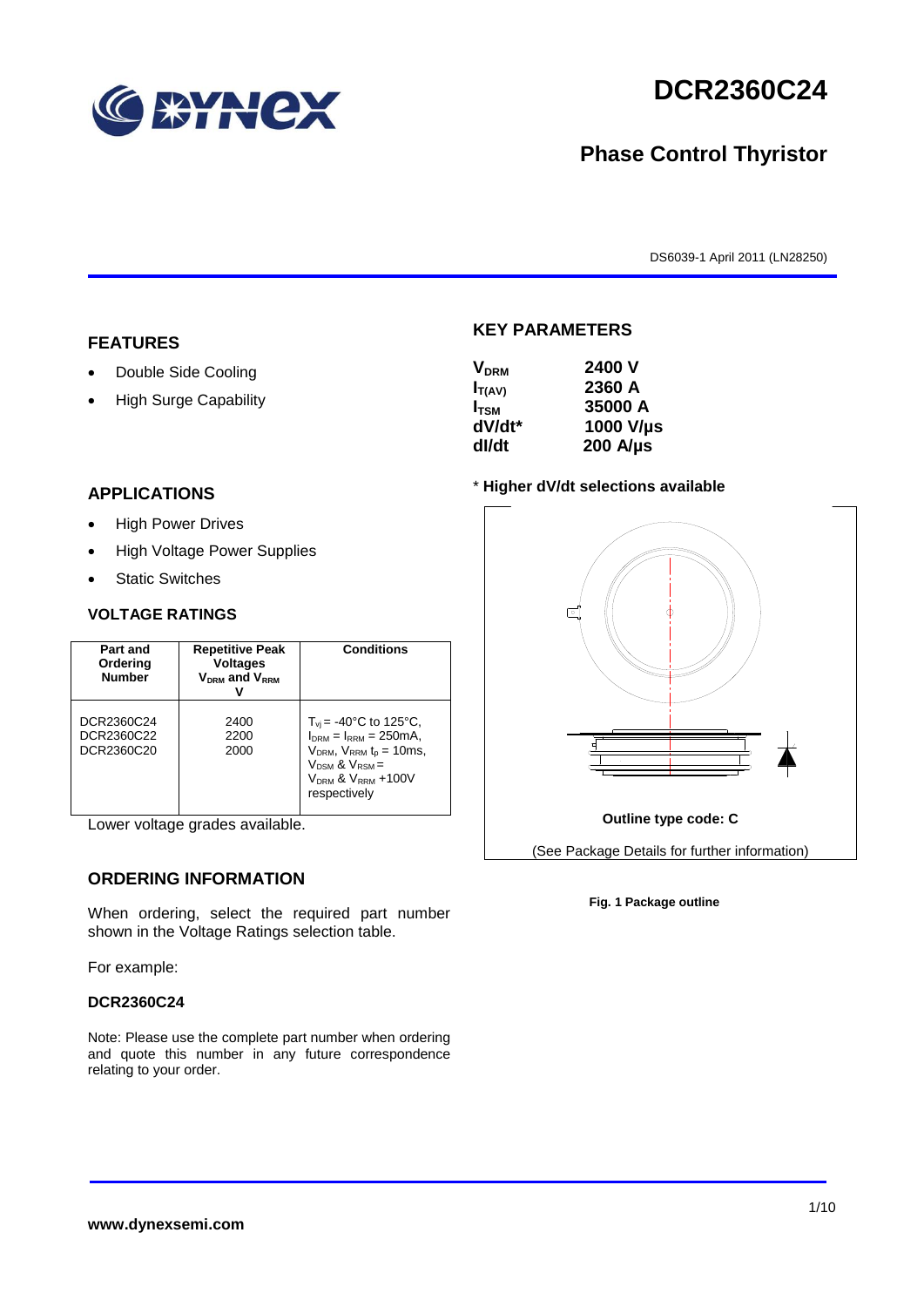

# **CURRENT RATINGS**

**Tcase = 60°C unless stated otherwise**

| Symbol             | <b>Parameter</b>                     | <b>Test Conditions</b>   | Max. | <b>Units</b> |
|--------------------|--------------------------------------|--------------------------|------|--------------|
| Double Side Cooled |                                      |                          |      |              |
| $I_{T(AV)}$        | Mean on-state current                | Half wave resistive load | 2360 | A            |
| $I_{T(RMS)}$       | RMS value                            | $\overline{\phantom{a}}$ | 3710 | Α            |
| Iт                 | Continuous (direct) on-state current | $\overline{\phantom{a}}$ | 3340 | Α            |

# **SURGE RATINGS**

| Symbol       | <b>Parameter</b>                        | <b>Test Conditions</b>                           | Max. | <b>Units</b>      |
|--------------|-----------------------------------------|--------------------------------------------------|------|-------------------|
| <b>I</b> TSM | Surge (non-repetitive) on-state current | 10ms half sine, $T_{\text{case}} = 125^{\circ}C$ | 35.0 | kA                |
| $l^2t$       | $I2t$ for fusing                        | $V_R = 0$                                        | 6.13 | MA <sup>2</sup> s |

# **THERMAL AND MECHANICAL RATINGS**

| Symbol           | <b>Parameter</b>                      | <b>Test Conditions</b>    |    | Min.  | Max.   | <b>Units</b> |
|------------------|---------------------------------------|---------------------------|----|-------|--------|--------------|
| $R_{th(i-c)}$    | Thermal resistance – junction to case | Double side cooled        | DC |       | 0.0125 | °C/W         |
| $R_{th(c-h)}$    | Thermal resistance – case to heatsink | Double side cooled        | DC |       | 0.004  | °C/W         |
| $T_{\nu j}$      | Virtual junction temperature          | <b>Blocking VDRM/VRRM</b> |    |       | 125    | °C           |
| $T_{\text{stg}}$ | Storage temperature range             |                           |    | $-40$ | 140    | °C           |
| $F_m$            | Clamping force                        |                           |    | 40    | 50     | kN           |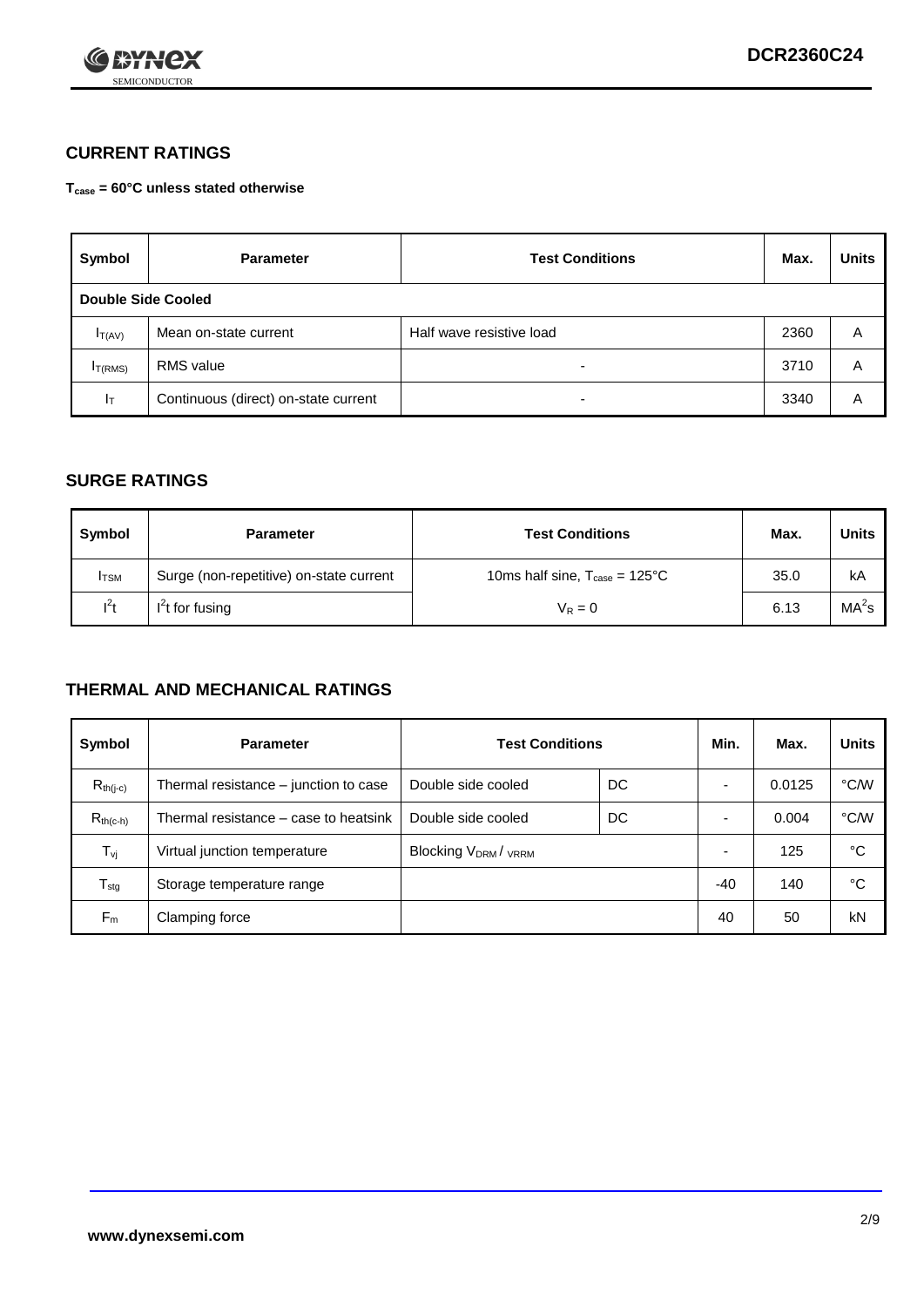

# **DYNAMIC CHARACTERISTICS**

| <b>Symbol</b>     | <b>Parameter</b>                              | <b>Test Conditions</b>                                                        |                 | Min.                     | Max.                     | <b>Units</b> |
|-------------------|-----------------------------------------------|-------------------------------------------------------------------------------|-----------------|--------------------------|--------------------------|--------------|
| <b>IRRM</b> /IDRM | Peak reverse and off-state current            | At $V_{RRM}/V_{DRM}$ , $T_{case} = 125$ °C                                    |                 | $\blacksquare$           | 250                      | mA           |
| dV/dt             | Max. linear rate of rise of off-state voltage | To 67% $V_{DRM}$ , T <sub>i</sub> = 125°C, gate open                          |                 | 1000                     | $\overline{\phantom{a}}$ | $V/\mu s$    |
| dl/dt             | Rate of rise of on-state current              | From 67% $V_{DRM}$ to 3000A                                                   | Repetitive 50Hz | $\overline{\phantom{a}}$ | 200                      | $A/\mu s$    |
|                   |                                               | Gate source 30V, 10 $\Omega$ ,                                                | Non-repetitive  | $\overline{\phantom{a}}$ | 1000                     | $A/\mu s$    |
|                   |                                               | $t_r$ < 0.5µs, T <sub>i</sub> = 125°C                                         |                 |                          |                          |              |
| $V_T$             | On-state voltage                              | $I_T = 3000A$ , $T_{case} = 125^{\circ}C$                                     |                 |                          | 1.50                     | $\vee$       |
| $V_{T(TO)}$       | Threshold voltage                             | $T_{\text{case}} = 125^{\circ}C$                                              |                 | ٠                        | 0.96                     | $\vee$       |
| $r_{\text{T}}$    | On-state slope resistance                     | $T_{\text{case}} = 125^{\circ}C$                                              |                 | $\overline{\phantom{a}}$ | 0.179                    | $m\Omega$    |
| $t_{\rm gd}$      | Delay time                                    | $V_D = 67\%$ V <sub>DRM</sub> , gate source 30V, 10 $\Omega$                  |                 | ÷,                       | 3.0                      | μs           |
|                   |                                               | $t_r = 0.5 \mu s$ , $T_i = 25^{\circ}C$                                       |                 |                          |                          |              |
| $t_{q}$           | Turn-off time                                 | $T_i$ = 125°C, $V_R$ = 100V, dl/dt = 10A/µs,                                  |                 | ٠                        | 400                      | μs           |
|                   |                                               | $dV_{DR}/dt = 20V/\mu s$ linear to 67% $V_{DRM}$                              |                 |                          |                          |              |
| $Q_{\rm S}$       | Stored charge                                 | $I_T = 4000A$ , tp = 1000us, T <sub>i</sub> = 125°C,<br>$dl/dt = 10A/\mu s$ , |                 |                          | 3600                     | $\mu$ C      |
| $I_{RR}$          | Reverse recovery current                      |                                                                               |                 |                          | 175                      | A            |
| IL.               | Latching current                              | $T_i = 25^{\circ}C$ ,                                                         |                 | -                        | 1                        | Α            |
| Iн                | Holding current                               | $T_i = 25^{\circ}C,$                                                          |                 |                          | 200                      | mA           |

# **GATE TRIGGER CHARACTERISTICS AND RATINGS**

| Symbol          | <b>Parameter</b>         | <b>Test Conditions</b>                       | Max. | <b>Units</b> |
|-----------------|--------------------------|----------------------------------------------|------|--------------|
| V <sub>GT</sub> | Gate trigger voltage     | $V_{DRM} = 5V$ , $T_{case} = 25^{\circ}C$    | 3    | V            |
| V <sub>GD</sub> | Gate non-trigger voltage | At 40% $V_{DRM}$ , $T_{case} = 125^{\circ}C$ | TBD  | V            |
| Iст             | Gate trigger current     | $V_{DRM} = 5V$ , $T_{case} = 25^{\circ}C$    | 300  | mA           |
| lgp             | Gate non-trigger current | At 40% $V_{DRM}$ , $T_{case} = 125^{\circ}C$ | TBD  | mA           |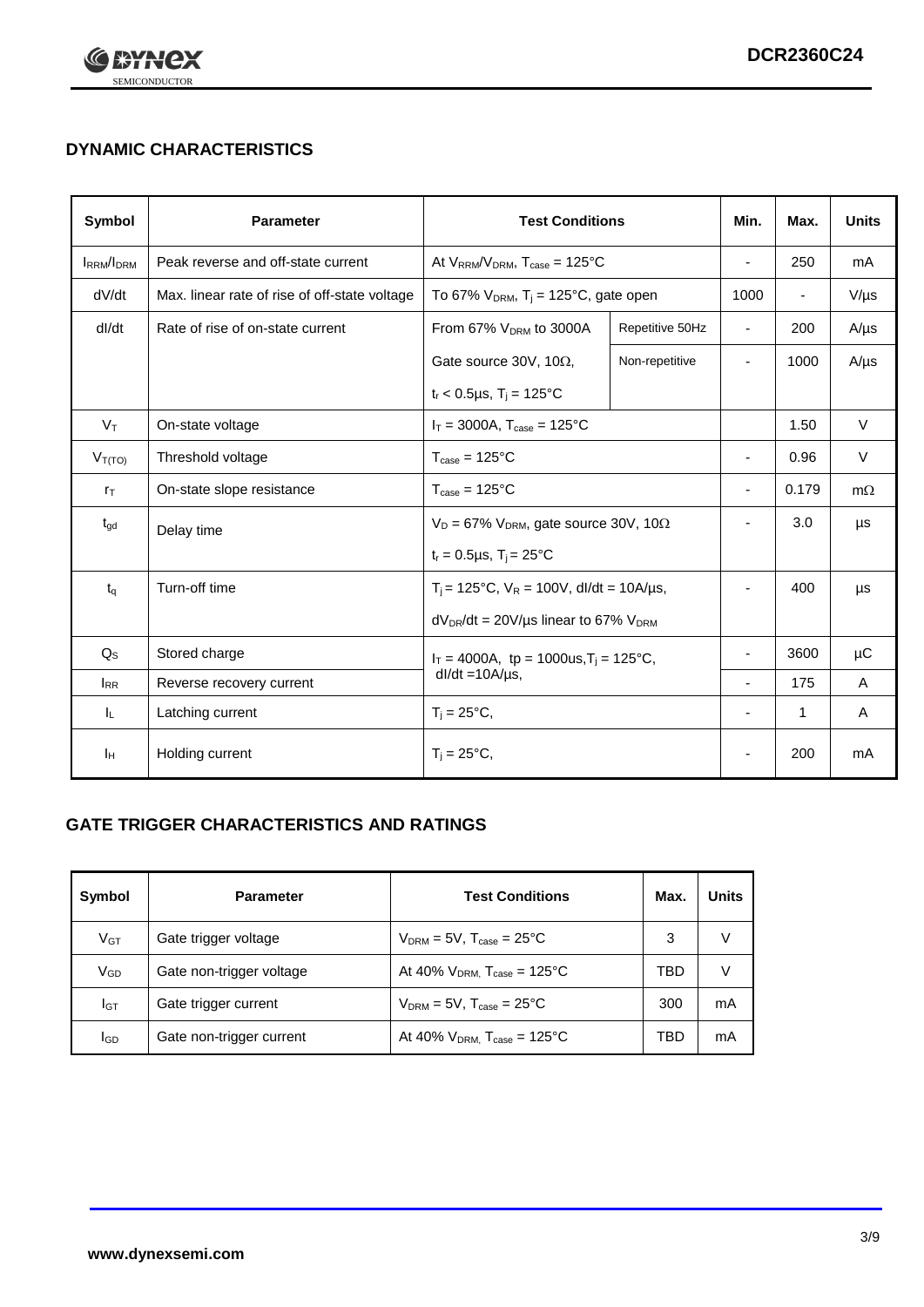

# **CURVES**



**Fig.2 Maximum &minimum on-state characteristics**



**Fig.3 Maximum (limit) transient thermal impedance – junction to case (°C/W)**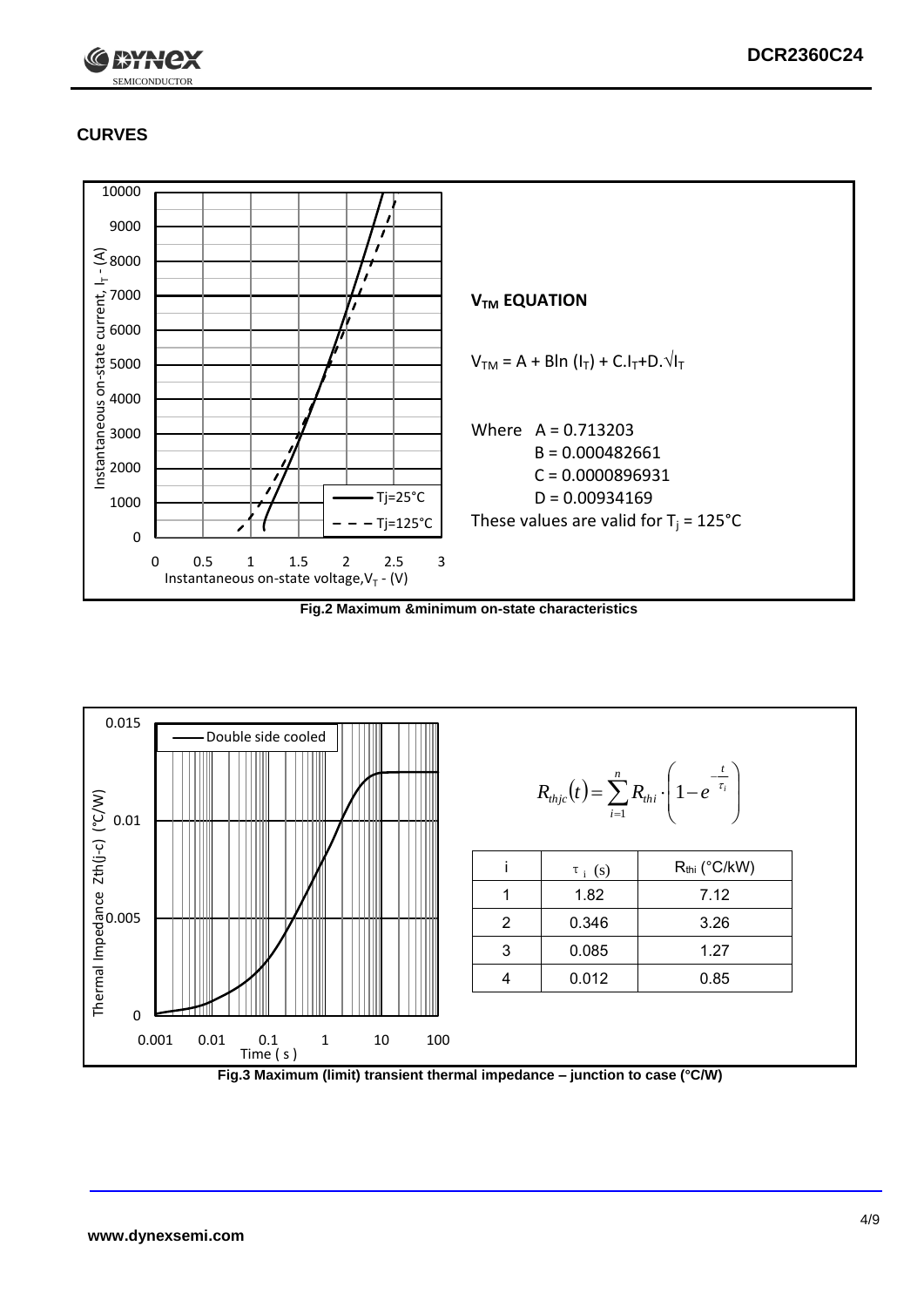





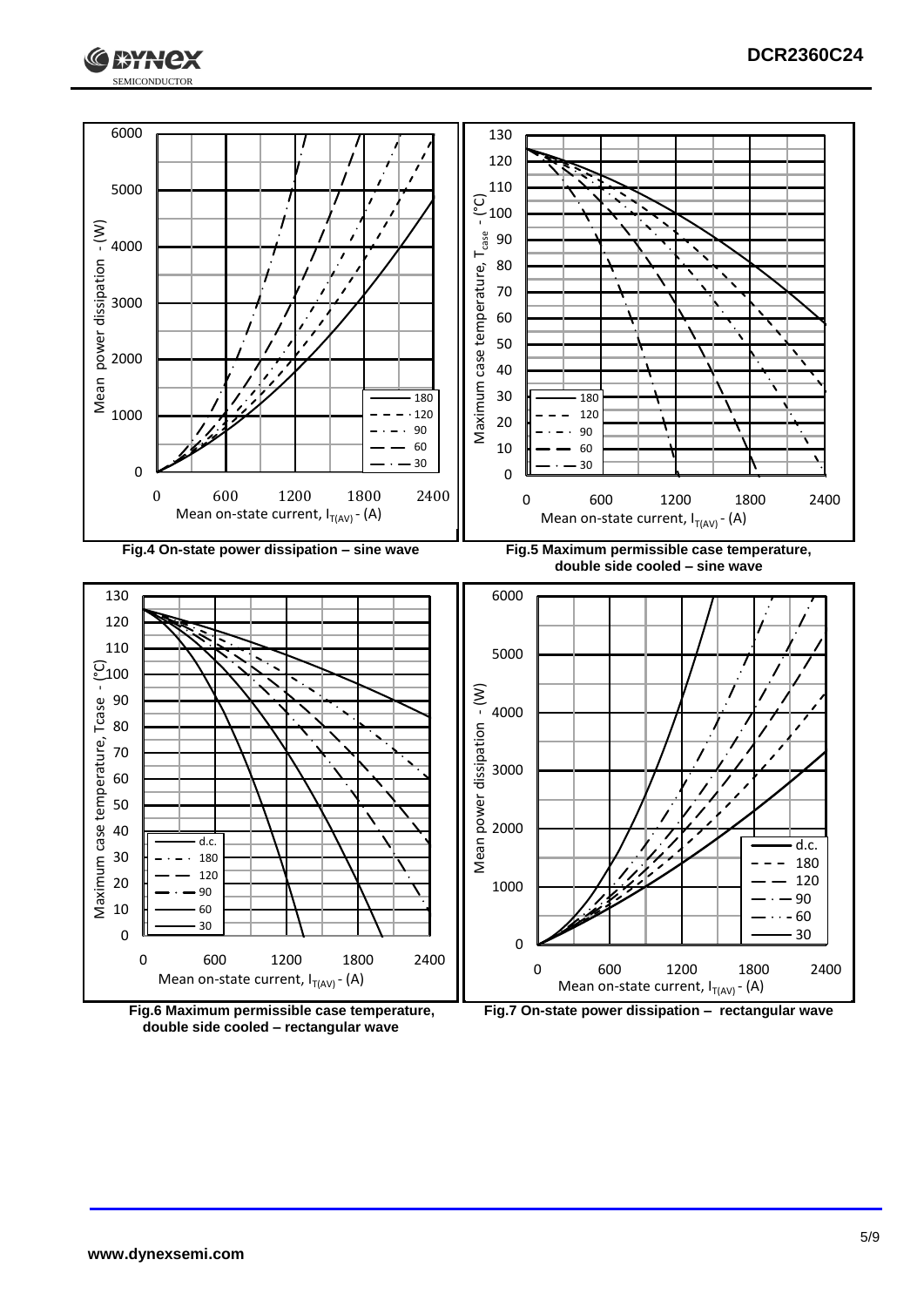

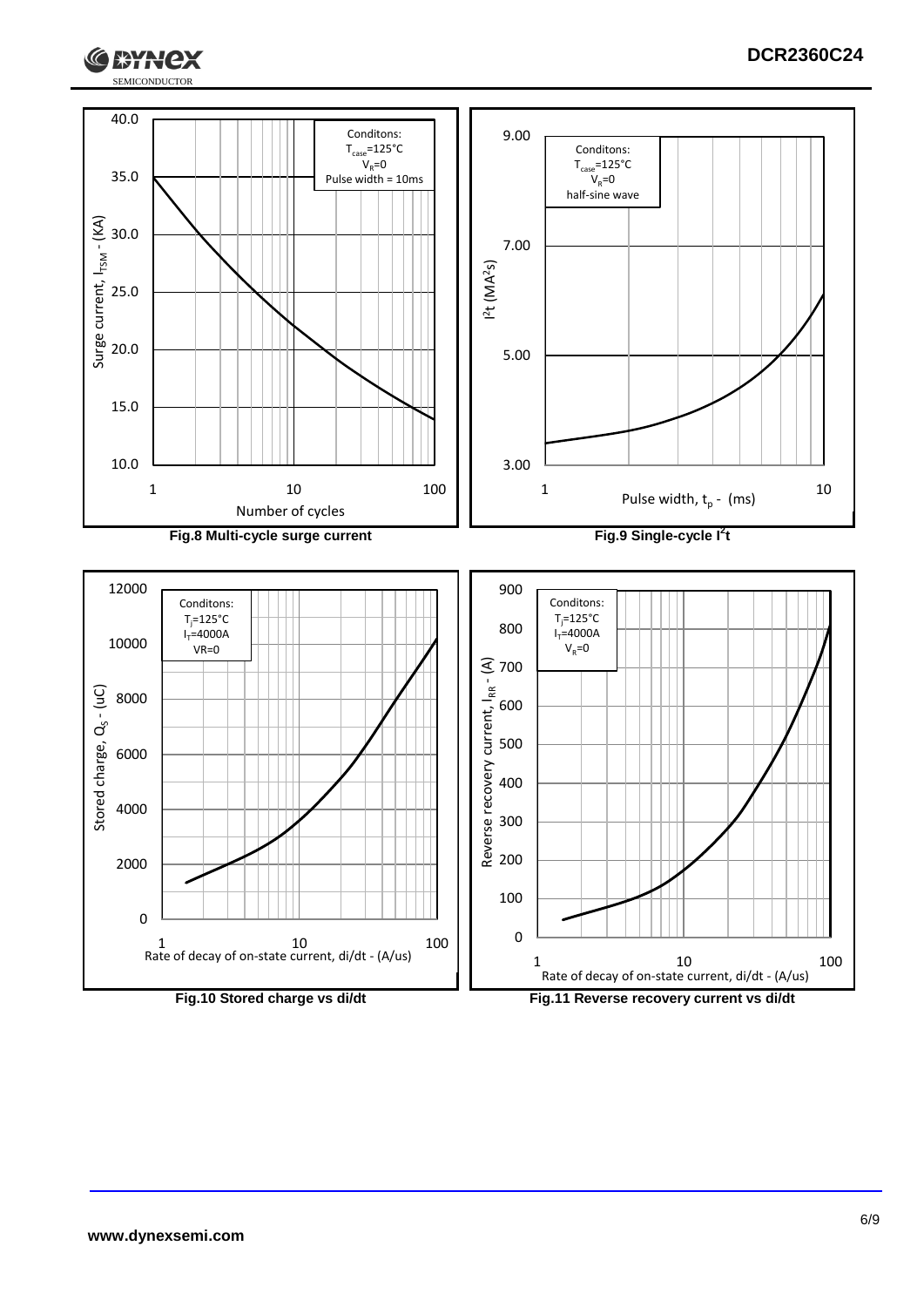

**Fig.12 Gate characteristics**



**Fig.13 Gate characteristics**

SEMICONDUCTOR

**RYH**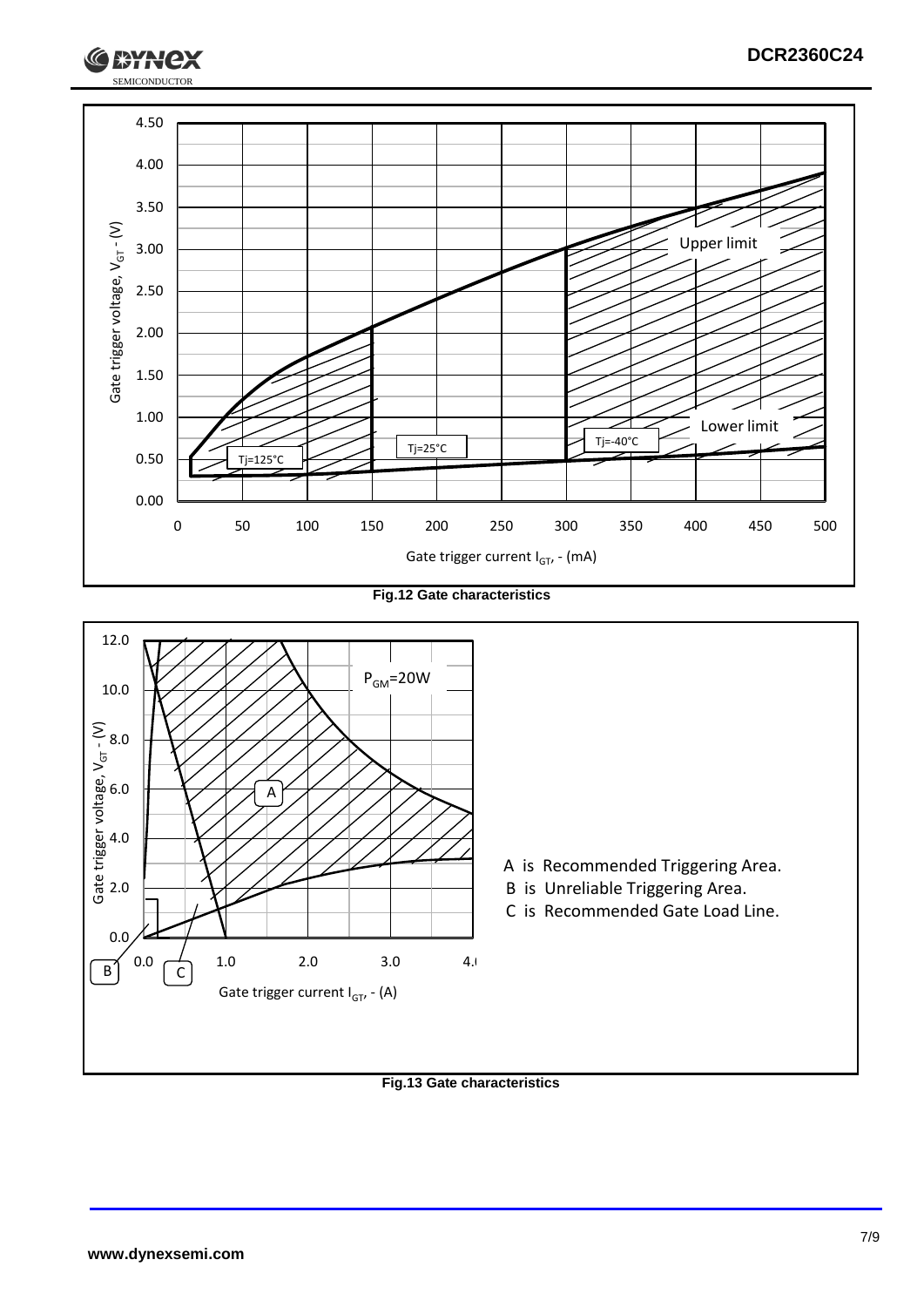

# **PACKAGE DETAILS**

For further package information, please contact Customer Services. All dimensions in mm, unless stated otherwise. DO NOT SCALE.



**Fig.14 Package outline**